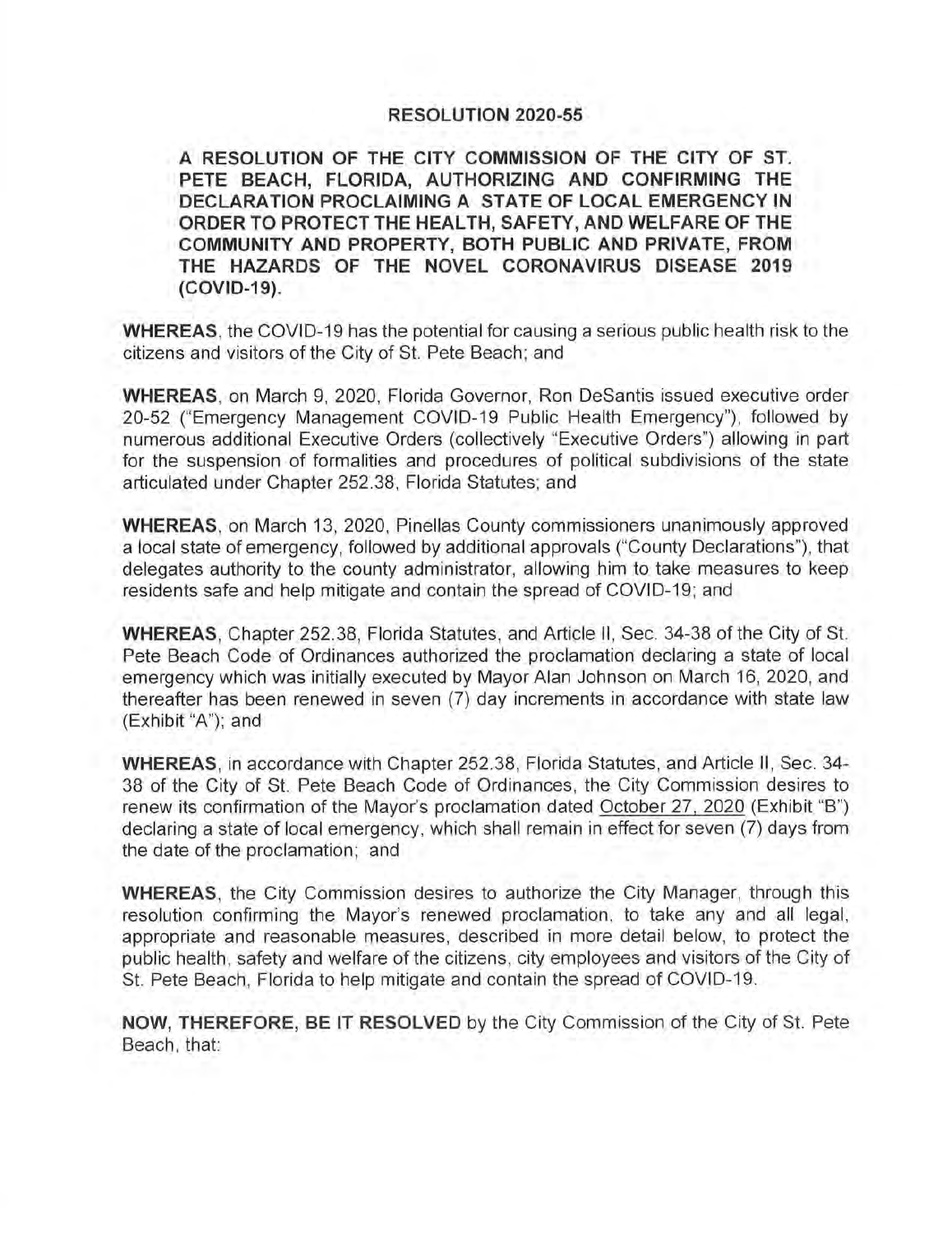**Section One:** The above recitals and attached exhibits are true and correct and are incorporated herein by reference.

**Section Two:** COVID-19 poses a serious threat to the residents of the City of St. Pete Beach and the Mayor's renewed proclamation declaring a State of Local Emergency executed on October 27, 2020 is necessary and is hereby confirmed and shall be in effect for all territory within the corporate boundaries of the City of St. Pete Beach for seven (7) days in accordance with state law and the City's code of ordinances.

**Section Three:** The City Commission authorizes the City Manager of the City of St. Pete Beach to take any and all legal, appropriate and reasonable measures ("Emergency Measures") to protect the public health, safety and welfare of the citizens, city employees and visitors of the City of St. Pete Beach, Florida to help mitigate and contain the spread of COVID-19, including but not limited to the actions listed in

- a) Sec. 34-38, St. Pete Beach Code of Ordinance;
- b) 252.38, Florida Statute; and
- c) Resolution 2020-13, as amended .

**Section Four:** Such Emergency Measures entrusted to the City Manager include the duties and responsibilities required of him by the City's charter, code, and other laws, policies, rules, and regulations.

**BE IT FURTHER RESOLVED THAT** the enforcement of the provisions of this Resolution and the associated proclamation shall be in effect until terminated or expiration in accordance with State law.

Passed this 27<sup>th</sup> day of October 2020 by the City Commission of the City of St. Pete Beach, Florida.

Alan Johnson

ATTEST:

Amber LaRowe, City Clerk

APPROVED AS TO FORM AND CORRECTNESS:

Andrew Dickman, City Attorney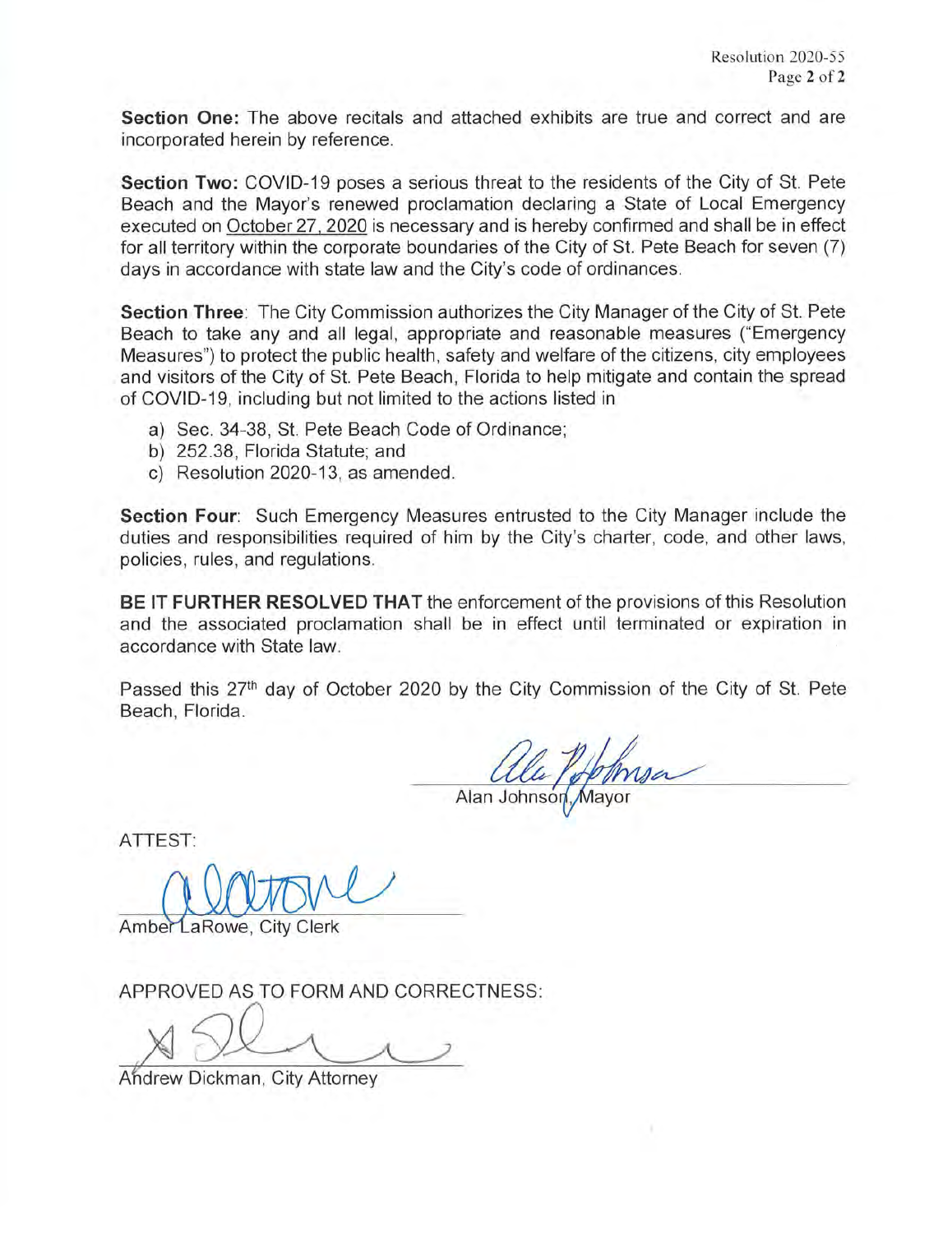

## **RENEWED PROCLAMATION DECLARING STATE OF LOCAL EMERGENCY October 20, 2020**

WHEREAS, the COVID-19 has the potential for causing a serious public health risk to the citizens and visitors of the City of St. Pete Beach; and

WHEREAS, on March 9, 2020, Florida Governor, Ron DeSantis issued executive order 20-52 ("Emergency Management COVID-19 Public Health Emergency"), followed by numerous additional Executive Orders (collectively "Executive Orders") allowing in part for the suspension of formalities and procedures of political subdivisions of the state articulated under section 252.38, Florida Statutes; and

WHEREAS, on March 13, 2020, Pinellas County commissioners unanimously approved a local state of emergency, followed by additional approvals ("County Declarations"), that delegates authority to the county administrator, allowing him to take measures to keep residents safe and help mitigate and contain the spread of COVID-19; and

WHEREAS, Chapter 252.38, Florida Statutes, and Article II, Sec. 34-38 of the City of St. Pete Beach Code of Ordinances authorized the proclamation declaring a state of local emergency which was initially executed by the undersigned on March 16, 2020, was confirmed by the City Commission by Resolution Number 2020-07, and successively renewed as the State of Local Emergency every seven (7) days thereafter, and is in effect for seven (7) days in accordance with state law; and

WHEREAS, even though both the Governor of the State of Florida and the Pinellas Board of County Commissioners have issued orders and initiated Phase Two of a gradual reopening for normal activities; there remains a necessity for emergency directives in the city; and

WHEREAS, in accordance with Chapter 252.38, Florida Statutes, and Article II , Sec. 34-38 of the City of St. Pete Beach Code of Ordinances, I desire to renew the proclamation declaring a state of local emergency, which shall be submitted to the City Commission for confirmation.